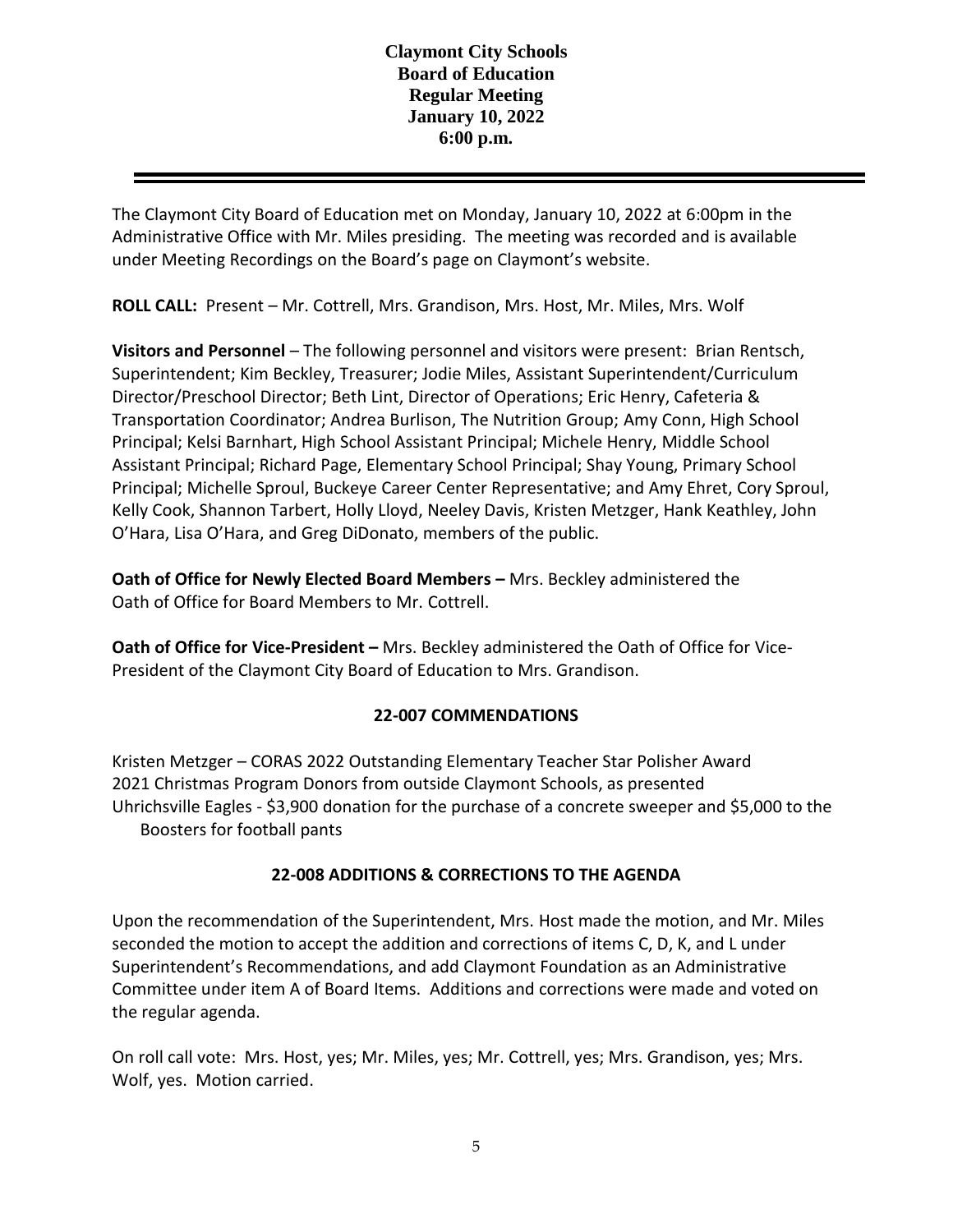#### **22-009 PUBLIC PARTICIPATION**

The following people were present and presented to the Board:

• John O'Hara & Greg DiDonato – Potential closing of the Intermediate School

#### **22-010 BOARD ITEMS**

Mrs. Grandison made the motion, and Mr. Cottrell seconded the motion to accept the appointees to the Board Committees and Administrative Committees as listed:

A. **APPROVE** the following Board and Administrative Committees:

| <b>Board Committees</b>    | Appointee(s)                   |
|----------------------------|--------------------------------|
| OSBA Legislative (1)       | Aaron Cottrell                 |
| OSBA Student Liaison (1)   | Michelle Wolf                  |
| Policy (2)                 | Michelle Wolf & Aaron Cottrell |
| Buckeye Career Center Rep. | Michelle Sproul                |
|                            |                                |

#### **Administrative Committees Appointee(s)**

Curriculum & Instruction (2) Cyndy Host & Lois Grandison Safety (Board Pres. +1) Steve Miles & Lois Grandison Finance (2) **Cyndy Host & Lois Grandison** Athletic Council (2) Steve Miles & Aaron Cottrell Grounds & Transportation (2) Claymont Foundation

Steve Miles & Lois Grandison Cyndy Host

On roll call vote: Mrs. Grandison, yes; Mr. Cottrell, yes; Mrs. Host, yes; Mr. Miles, yes; Mrs. Wolf, yes. Motion Carried.

#### **22-011 BOARD DISCUSSION**

Mr. Rentsch presented on the use of the ESSER Funds and the results to the staff/community survey. The survey remained open until January 5, 2022. Board Members were given copies of the survey and comments. Each member discussed their opinions of the options and asked any questions they had. Mrs. Host asked for a comparison of the expenses and savings of the different options which will be compiled and presented by the next meeting.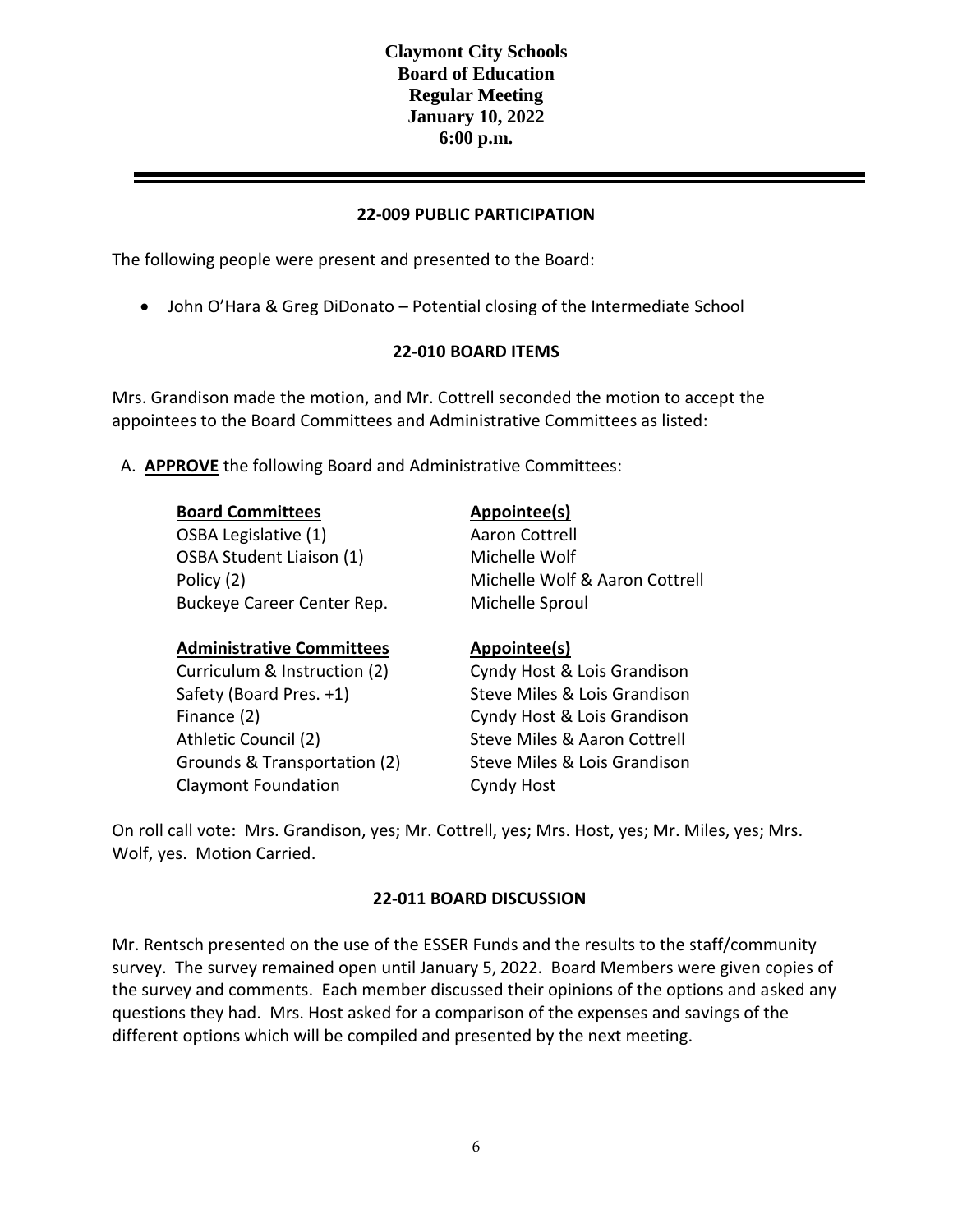#### **22-012 ADMINISTRATIVE REPORTS**

**Transportation –** *Mr. Henry:* Subbing is looking better; a letter of intent was sent to Truck Sales & Service to purchase the new bus; the van is scheduled to start production on January 20<sup>th</sup>; a new driver handbook was included in board packets.

**Cafeteria –** *Mr. Henry:* Started using regular trays, not Styrofoam, in all cafeterias last week; short on subs, only have 2.

 *Ms. Burlison:* Working with kitchens to figure out best practices for trays; thanked the cooks for their hard work through this transition; very fortunate with not much food shortages from vendors.

**Director of Operations Report** – *Mrs. Lint*: As presented.

**Curriculum Director –** *Mrs. Miles:* As presented.

**Director of Special Education Report** – *Mrs. O'Connor*: As presented.

**High School Principal** *– Ms. Conn:* As presented.

**High School Assistant Principal –** *Mrs. Barnhart:* Held second nine-week celebration with students decorating cookies and ornaments, watched movies, had popcorn and fun; working on vaping issue.

**Middle School Assistant Principal** – *Mrs. Henry:* Started DARE program this week (2 days/week) with  $7<sup>th</sup>$  graders; addressing vaping issue: worked with Jodi Salvo and Mrs. Monticelli in creating a podcast for parents, number of vapes being found are down from last year.

**Elementary School Principal** – *Mr. Page:* Third grade state test scores are getting better, only 8 points off; mid-year assessments being compared to state tests to close the gap; TBTs are meeting weekly; the Elementary qualified to receive the Bronze Medal in the spring for PBIS.

**Primary School Principal** – *Mrs. Young:* Starting mid-year assessments this week; staff starting Litehouse training; reiterated that she has an amazing staff to work with every day; special recognition to Nurse Kortnee, Shannon Tarbert, Despo McMath, and the Title teachers Shannon Terekedis, Sara Swain and Kelli Page.

**Buckeye Career Center** – *Mrs. Sproul:* As presented. 160 Claymont students attend BCC.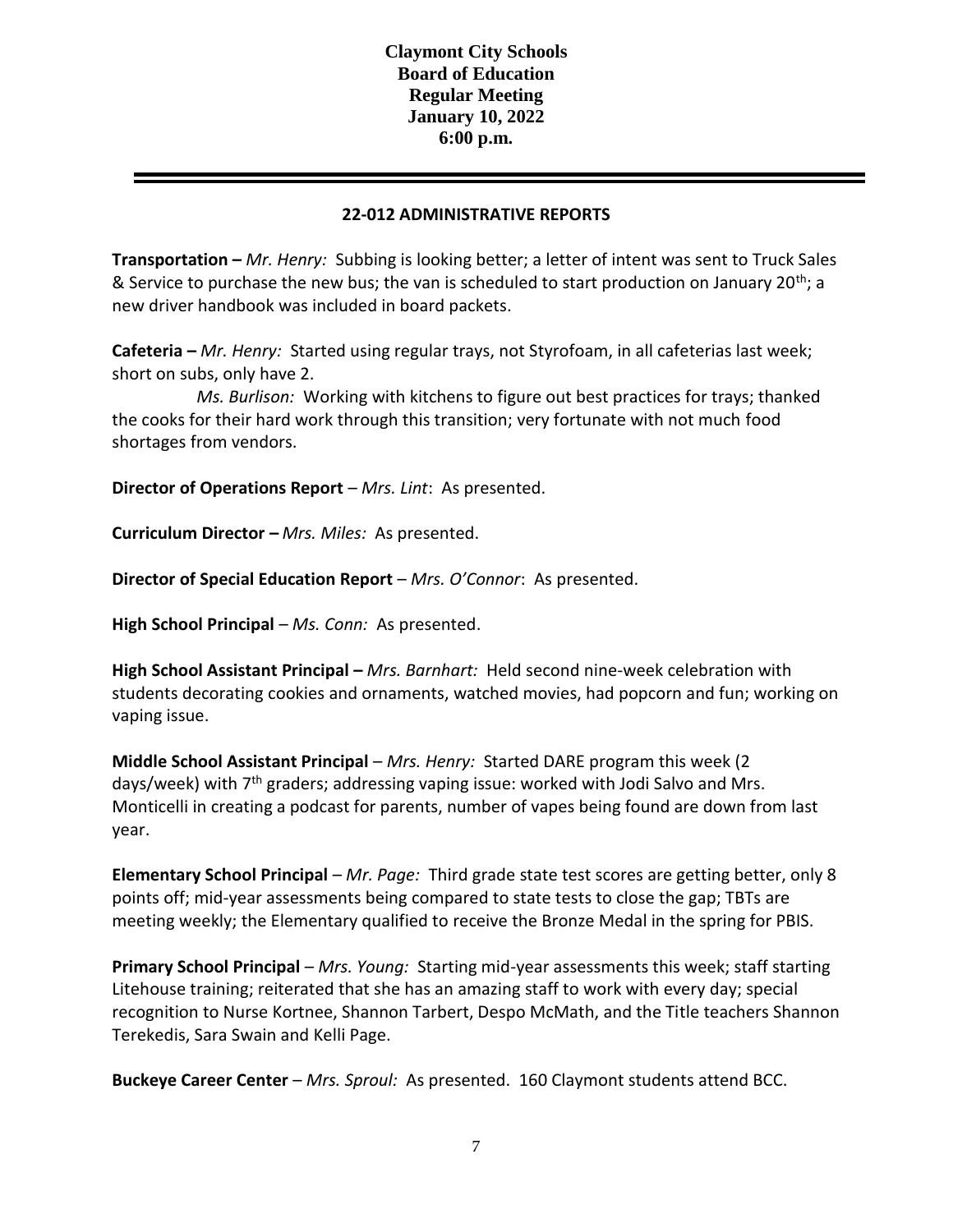**Superintendent –** *Mr. Rentsch:* Gave update on ECOESC Business Advisory Council as presented; discussed the two drafts of the 2022-2023 school calendars that were presented; presented each Board Member with a certificate for Board Appreciation Month.

# **22-013 EXECUTIVE SESSION**

Mrs. Host made the motion, and Mrs. Wolf seconded the motion that the Board go into Executive Session for employment and matters required to be kept confidential by federal law or regulations or state statutes, time 7:35pm.

On roll call vote: Mrs. Host, yes; Mrs. Wolf, yes; Mr. Cottrell, yes; Mrs. Grandison, yes; Mr. Miles, yes. Motion carried.

Mr. Miles declared the executive session ended at 7:57pm.

## **22-014 ITEMS TO BE PULLED SEPARATELY**

At the request of the Superintendent, Mrs. Host made the motion, and Mr. Miles seconded the motion to pull item K under Superintendent's Recommendations entirely from the agenda.

On roll call vote: Mrs. Host, yes; Mr. Miles, yes; Mr. Cottrell, yes; Mrs. Grandison, yes; Mrs. Wolf, yes. Motion carried.

## **22-015 TREASURER'S REPORTS AND RECOMMENDATIONS, ITEMS A – C**

Upon the recommendation of the Treasurer, Mrs. Host made the motion, and Mrs. Grandison seconded the motion that the Board approve the recommended items:

- A. Financial Report for the Month of December 2021, as presented.
- B. Payment of Bills, as presented.
- C. Minutes of the Regular Board Meeting of December 13, 2021, and the Organizational Board Meeting of January 3, 2022, as presented.

On roll call vote: Mrs. Host, yes; Mrs. Grandison, yes; Mr. Cottrell, yes; Mr. Miles, yes; Mrs. Wolf, yes. Motion carried.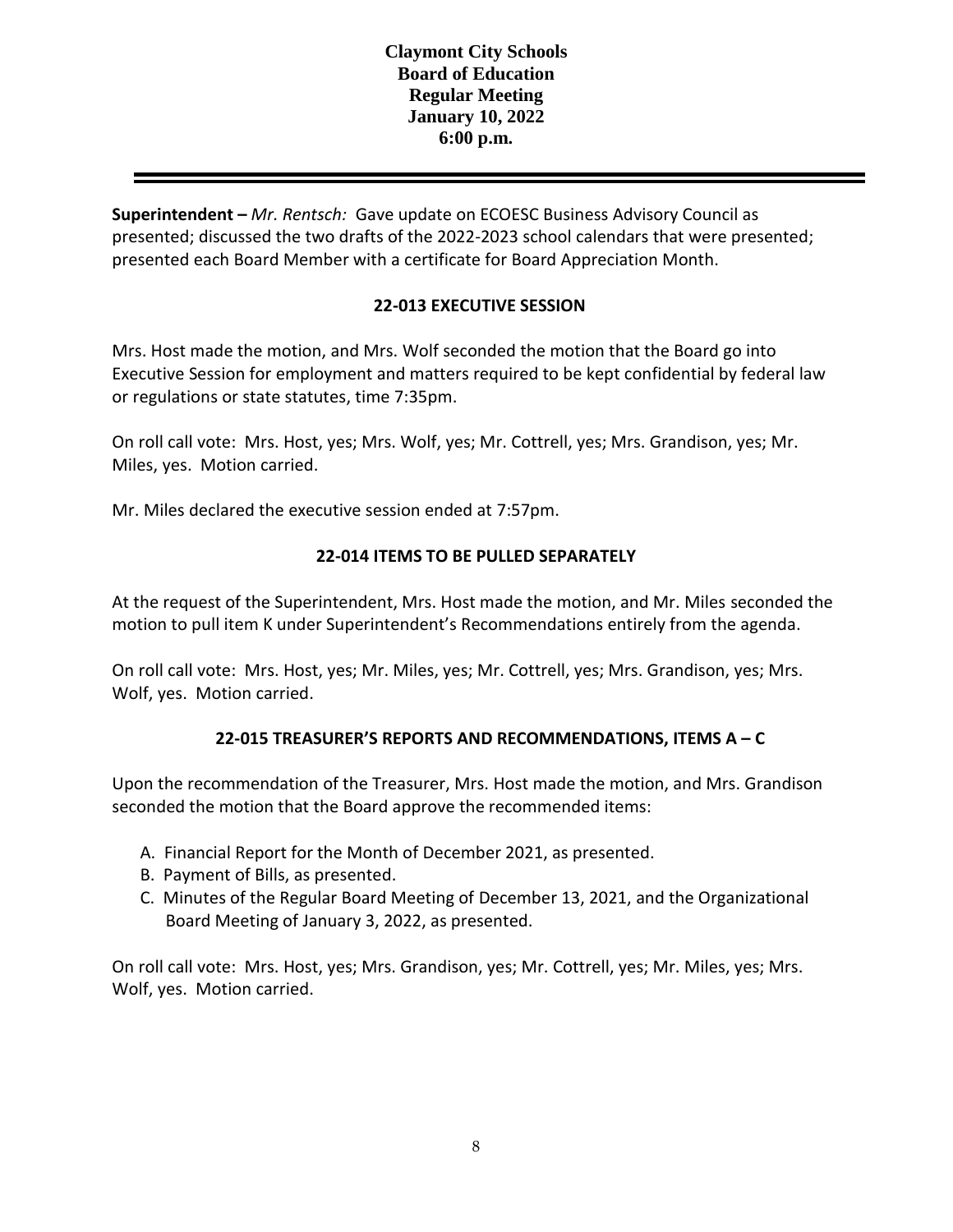### **22-016 SUPERINTENDENT'S RECOMMENDATION, ITEMS A – L**

Upon the recommendation of the Superintendent, Mrs. Host made the motion, and Mr. Miles seconded the motion that the Board approve the recommended items:

A. **PER ORC 3313.666** District Student Bullying, Harassment Report for August 2021 through December 2021:

| <b>Building</b>       | <b>Bullying</b> | Harassment/Intimidat<br>ion |
|-----------------------|-----------------|-----------------------------|
| <b>High School</b>    | 0               | 3                           |
| Middle School         | 0               | 0                           |
| Intermediate          | 0               | 1                           |
| Elementary            | 0               | 0                           |
| Primary               | 0               | 0                           |
| Preschool             | 0               | 0                           |
| <b>Total District</b> | 0               | 4                           |

- B. **APPROVE** and recognize Claymont High School for the school's support for military children and families.
- C. **GRANT** the Superintendent permission to accept the resignation of Michelle McCreery-Starkey as HS Intervention Specialist teacher and all non-athletic supplemental contracts effective January 14, 2022.
- D. **EMPLOY** Kye Ross as bus driver for route 210 under a 90-day Probationary Contract, retroactively to January 3, 2022.
- E. **EMPLOY** Mike Slorjie as Casual Permanent Bus Driver Substitute at \$15.00/hr at minimum of 3.5 hours per day, effective January 18, 2022.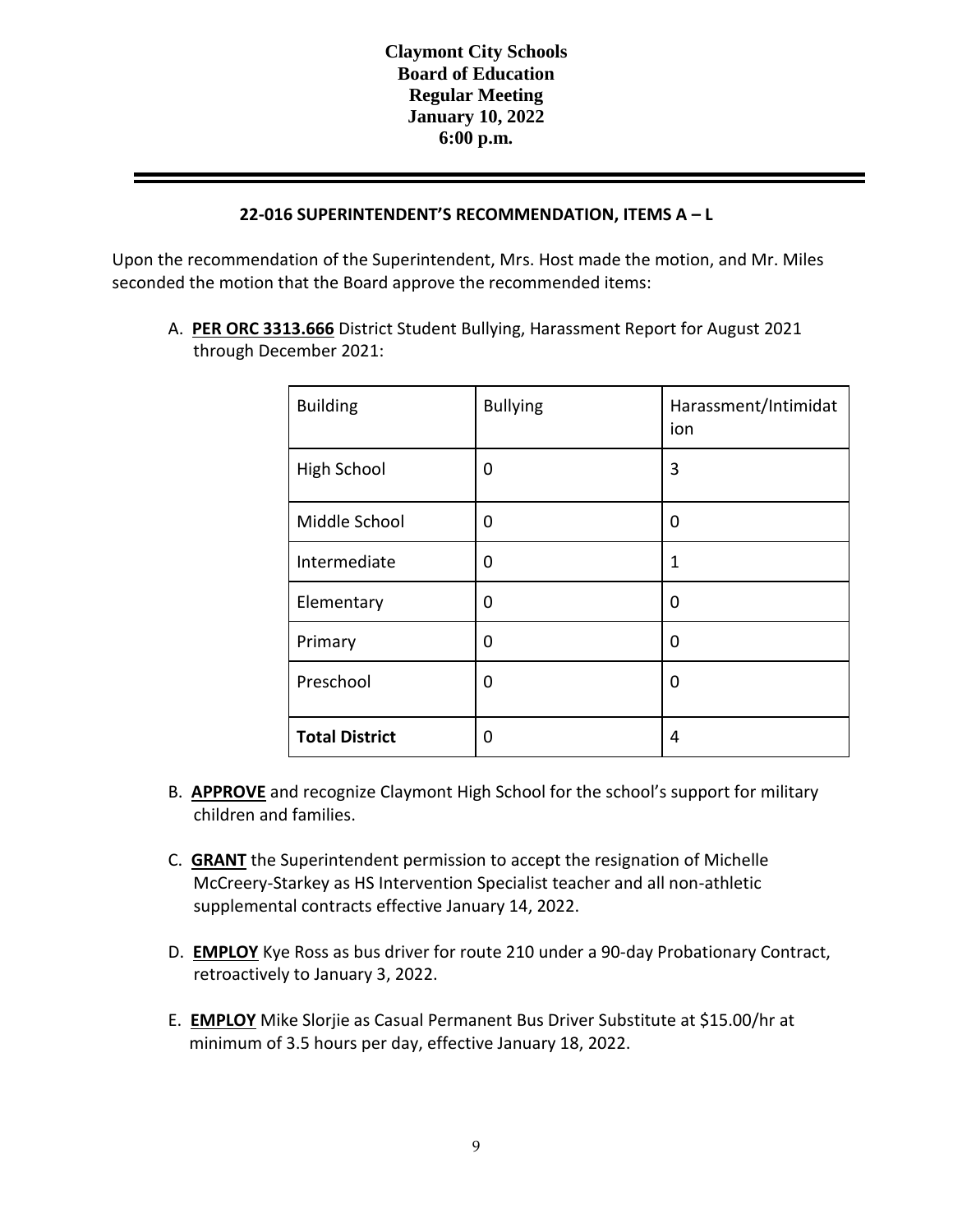F. **APPROVE** the following purchases:

2023 Integrated CE S Bus at the cost of \$94, 837 through Truck Sales & Service Three (3) garage doors at the bus garage at the cost of \$23,801 through Wayne Garage Door

- G. **APPROVE** Technique Roofing for replacement of Northside lower gym roof and gutters at the cost of \$14,800 paid through ESSER funds.
- H. **APPROVE** the 2022 Bus Drivers' Handbook, as presented.
- I. **APPROVE** the following district ELA Curriculum committee members at \$20 p/hr:

| Alisha Mahaffey   | Lindsey Tulak           | Shannon Viebranz  |
|-------------------|-------------------------|-------------------|
| Jill Wagner       | Shari Salina            | Sarah Battershell |
| Kelli Page        | <b>Heather Sulzener</b> | Denise Harmon     |
| Taryn Householder | Shay Young              |                   |

J. **APPROVE** the following wrestling overnight athletic trips:

| <b>District Tournament</b> | March 5, 2022       |
|----------------------------|---------------------|
| <b>State Tournament</b>    | March 12 - 13, 2022 |

- K. **APPROVE** Bailey McBeth as JH track coach for the 2021-2022 school year pending license and credentials. **PULLED**
- L. **APPROVE** the following 2022-2023 supplemental athletic contracts, pending proper license and credentials:

Eric Henry - Head Varsity Abbey Mast - Head Varsity Ed Henry - Assistant Susannah Hall - Freshman Mike Smith – Assistant Wayne Matsel – Assistant **Cross Country** Troy Beckley - Freshman Earl Green - Freshman **Girls' Tennis** Jeff Merklin - Junior High Rich Struchen Rick Meuhlin - Junior High Tim Zurcher - Junior High **Fall Weightlifting** Timmy Zurcher - Junior High Jon McCluskey

## **Football Volleyball**

Jon McCluskey - Assistant Lyndsey Hummell - JV/Assistant

Justice Avery - Equipment Mgr. Adam Rogers - Boys'/Girls' Varsity